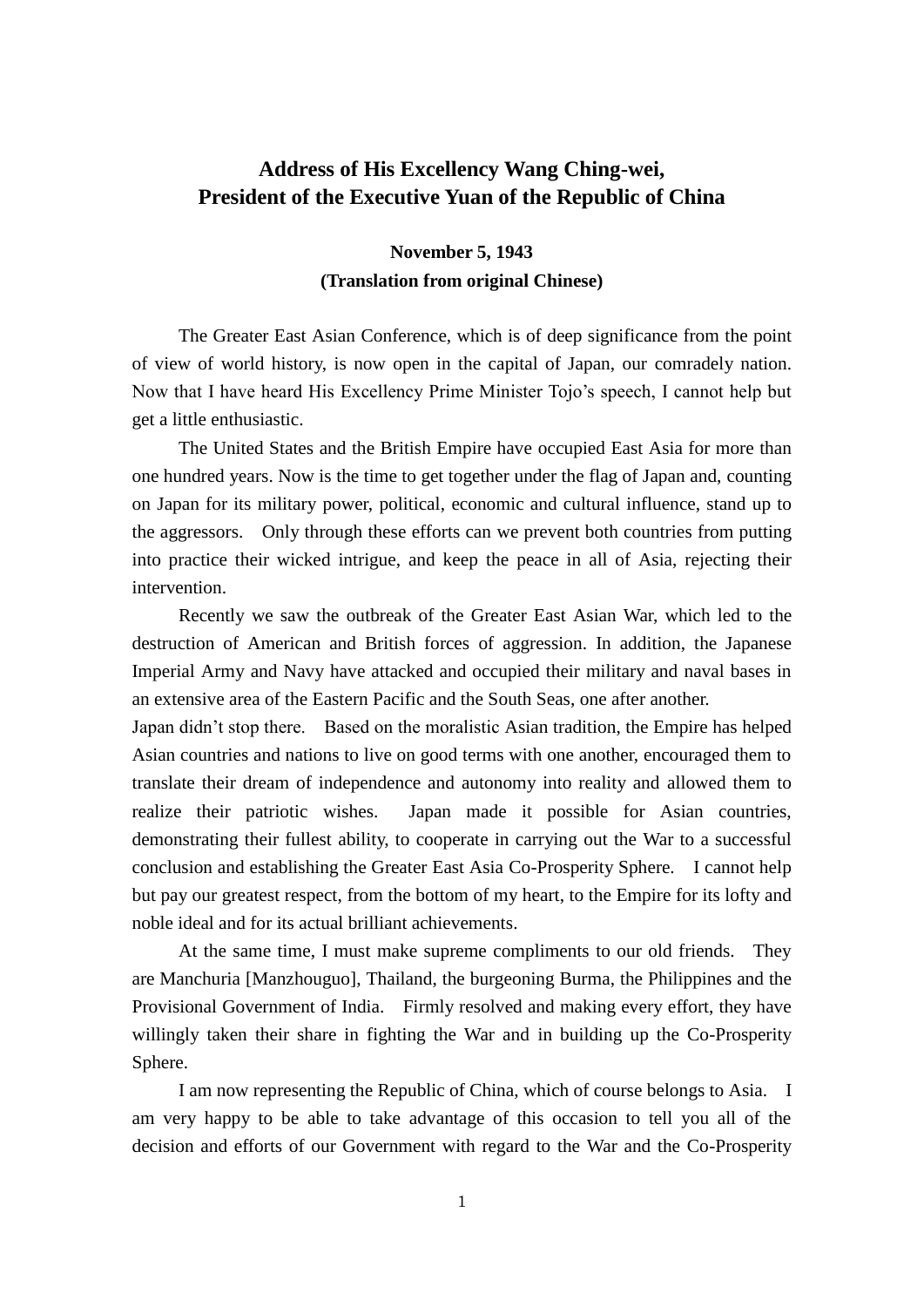Sphere.

The father of the country of the Republic of China is Sun Wen. He had hoped until the end that China and East Asian countries would shake off the fetters of the aggressive powers of the United States and the British Empire and realize independence and autonomy in the true sense of those words. He devoted his life to this dream and did all he could for a full forty years till he left for the next world. Three months before his death, he gave two speeches in Kobe, Japan, both of which took place on November 28, of the thirteenth year of the Republic of China [1924]. In his first speech, he gave voice to his utmost principle, that is, the "Greater Asianism."

He said, "Asia, our homeland, is the cradle of the world's oldest civilization. And yet, we have been occupied by Americans and Britons for the past one hundred years, prosperity declining by degrees, until at last there were few, if any, independent countries. Surprisingly enough, it was when Asian people were at the bottom of fortune's wheel that they were met with a historic turnabout.

"This was the Meiji Restoration of Japan. This Restoration made it possible for Japan to become Asia's leading and advanced country. In fact, we can call the Restoration the starting point of the revival of Asia. This is why Asian countries should unite their efforts with Japan. In accordance with Eastern magnanimous culture, we are required to defeat Western imperialistic culture, where the rule of might is everything. It is up to us to drive out those aggressors and, by the solidarity of Asian countries, make our independence and autonomy something other than a dream. This way, we can awaken all of Asia and lead it to glorious reconstruction."

In his second speech, given on the same day he did the first, he said, "It goes without saying that Japan should help China do away with unequal treaties." He added, by explaining, "Japan and China have been on fraternal terms. Once Japan, too, was laid under the restraint of unequal treaties. But the very restraint encouraged the Empire to resist those outrageous powers, making it possible to throw off the fetters. It has become an advanced Eastern country and a global power."

"China is now following Japan's steps, making attempts to do away with unequal treaties. That is why we are eager for Japan to lend us support. The liberation of China means nothing else but the liberation of Asia."

These were the last two speeches given in Sun's life. It was not long before he fell ill, and passed away in Peking [Beijing] on March 12, the following year [1925]. In his last moment, he left his comrades a message, which said to the effect that they, in pursuance of his will, should continue making efforts to carry out the plan he had yet to complete.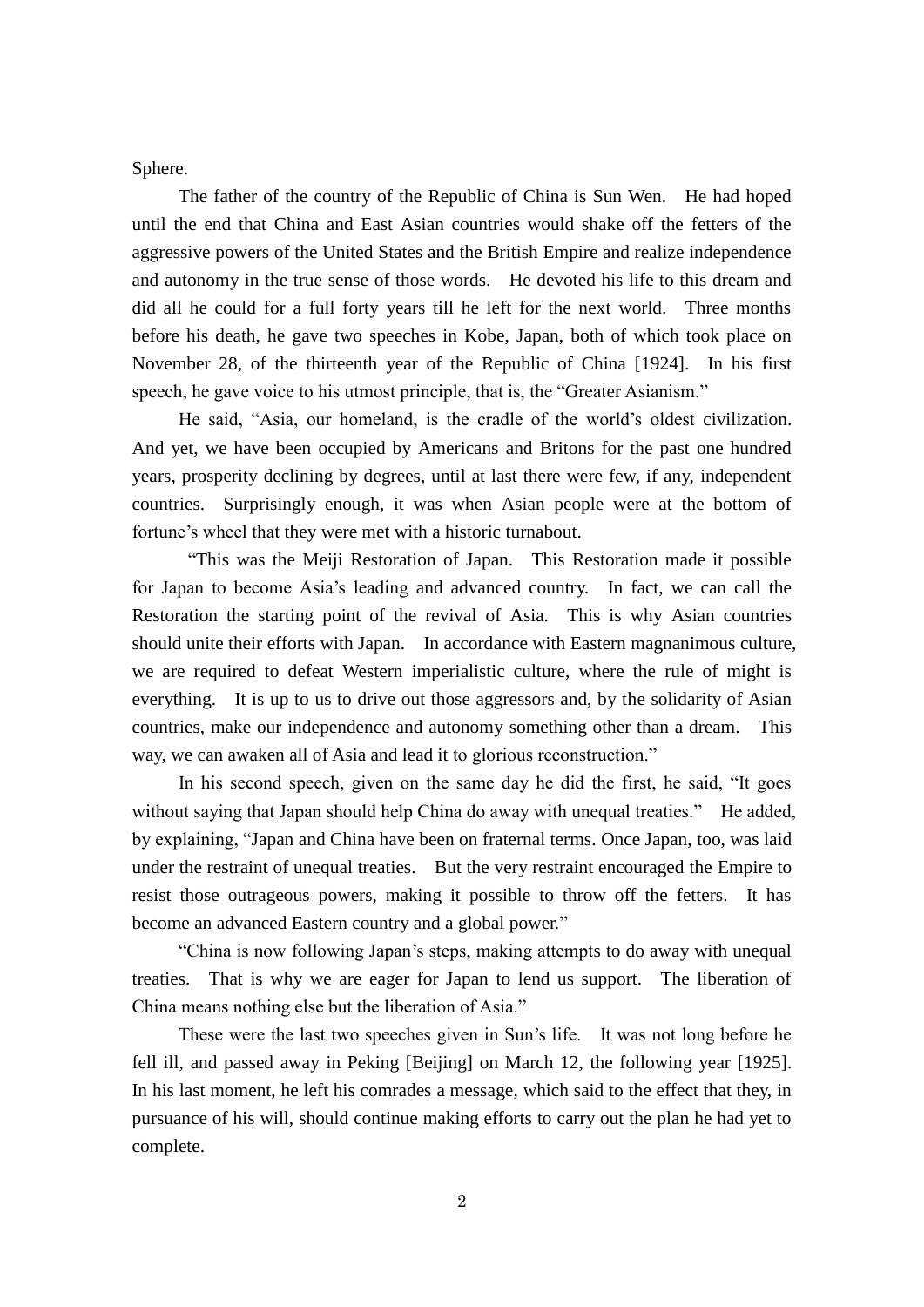Most unfortunately, his will remains to be realized. The relation between China and Japan, far from improvement, has increasingly gone from bad to worse until, at last, the outbreak of the Sino-Japanese Incident in July of the twenty-sixth year of the Republic of China [1937]. It was twelve years since the death of Sun, the father of the country.

Seeing China and Japan at odds with each other, Americans and Britons tried to take advantage of the situation. They forced their way in between, prompting China to be hostile to Japan and vice versa. They maneuvered in the background for the purpose of preventing the Incident to coming to an early conclusion. Our comrades became worried that Sun's dream would be long in coming true and that China and Japan were getting less and less cooperative, such that such they were almost thrown into a state of despair.

To the great joy of the Chinese, the Japanese government declared its policy to bring about the cessation of hostilities as soon as possible. Among others things, it pledged its word that Japan's aim was not to reduce China to ruin but to help China become prosperous. It added that Japan wanted China to play an appropriate role in the establishment of the Greater East Asia Co-Prosperity Sphere. The Japanese government made it clear that Japan would surely assist us with the realization of our desire for independence and autonomy.

We heard the Japanese government declare its true aspirations. Japan understood that China would cooperate with Japan in improving the relation between both countries and fulfilling Sun's will. It was because of this that we asked the Chungching[Chongqin] government to cease hostilities and to seek peace. It was regrettable that those concerned would not listen to us and that we had no choice but to break away from Chungching [Chongqing] in order to contribute to the movement to peace on our own. It was not long before we moved the Kuomingtang government to Nanking and began to try our utmost to cement friendly relations between China and Japan with which to promote the entire Asia's rehabilitation.

As I have just said, Americans and Britons tried to pit the two peoples of the Western Pacific against each other and concocted a plot to encourage both to continue the Incident. Since the government of the Republic of China moved to Nanking, the two wicked powers have become more and more aggressive, and by pushing their plan forward, have given a hand to the Chungching[ Chongqing] puppet government, to go on fighting such that they would not make peace with Japan.

Seeing the outbreak of the Greater East Asian War, Americans and Britons knew their rights and interests were disappearing and, in order to turn the tables in their favor,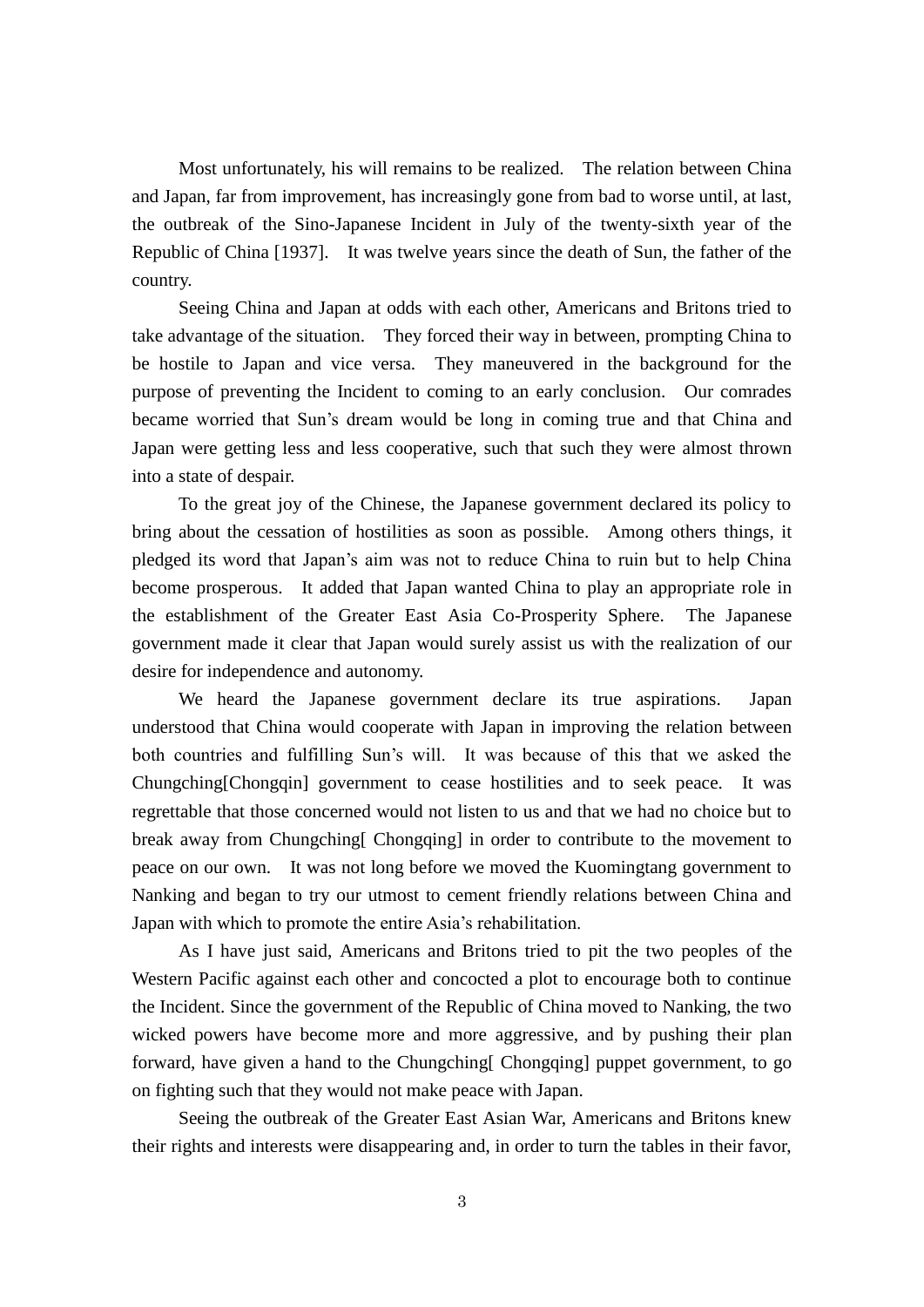made up their minds to use the Chungching[Chongqing] government to bring Japan under control. All the world knows of their wicked stratagem, which we are certain will go up in smoke.

From the beginning, most of the officers and men and the public under the rule of the Chungching[Chongqing] government are devout believers in the teachings of Sun Wen, the father of the country. Now, Japan has taken up a friendly attitude toward China, especially since January 9 this year. It gave its settlements back to us, relinquished extraterritoriality and more recently replaced the Sino-Japanese Basic Treaty with the Sino-Japanese Treaty of Alliance, nullifying all amendments. This means that Pan Asianism, which Sun Wen proposed, has taken its first steps toward realization.

The father of the country wanted Japan to help China relinquish unequal treaties. Now, we see his merciful prayer has come true. However, Americans and Britons coaxed the Chungching[Chongqing] government as well—but they won't be able to prevent their puppet from waking up. They could succeed in pulling the wires for a little while more, but it won't be long before the puppet will refuse to dance as they wanted it to. It will understand that depending on Americans and Britons will add up to betraying Asia and selling Sun Wen out. That day, Chinese people, military or civilian, will surely know where they can find right and justice.

At this most important juncture, the Kuomingtang government is making a serious effort to putting into practice the policies that we have already been enforcing. We are making every effort to call on the military and the people under the rule of the Chungching [Chongqing] government to come back to us. Our purpose is to complete unification and, on the other hand, to establish model districts in places where our political power exists. Our work puts emphasis on the following three points:

First: to correct thought of people.. Second: to maintain public peace and order. Third: to increase production.

The thought correction means clean sweep of utilitarian thought and instead to re-introduce the moralistic spirit which we Asian people have traditionally valued. The essence of our ideal consists of recovery of Asian values, with which we will do our best, to make reality of the dream of coexistence and co-prosperity of Asian peoples.

Speaking of the maintenance of peace and order, its essence consists of keeping the people out of harm's way so that they can help the military of our friendly nations to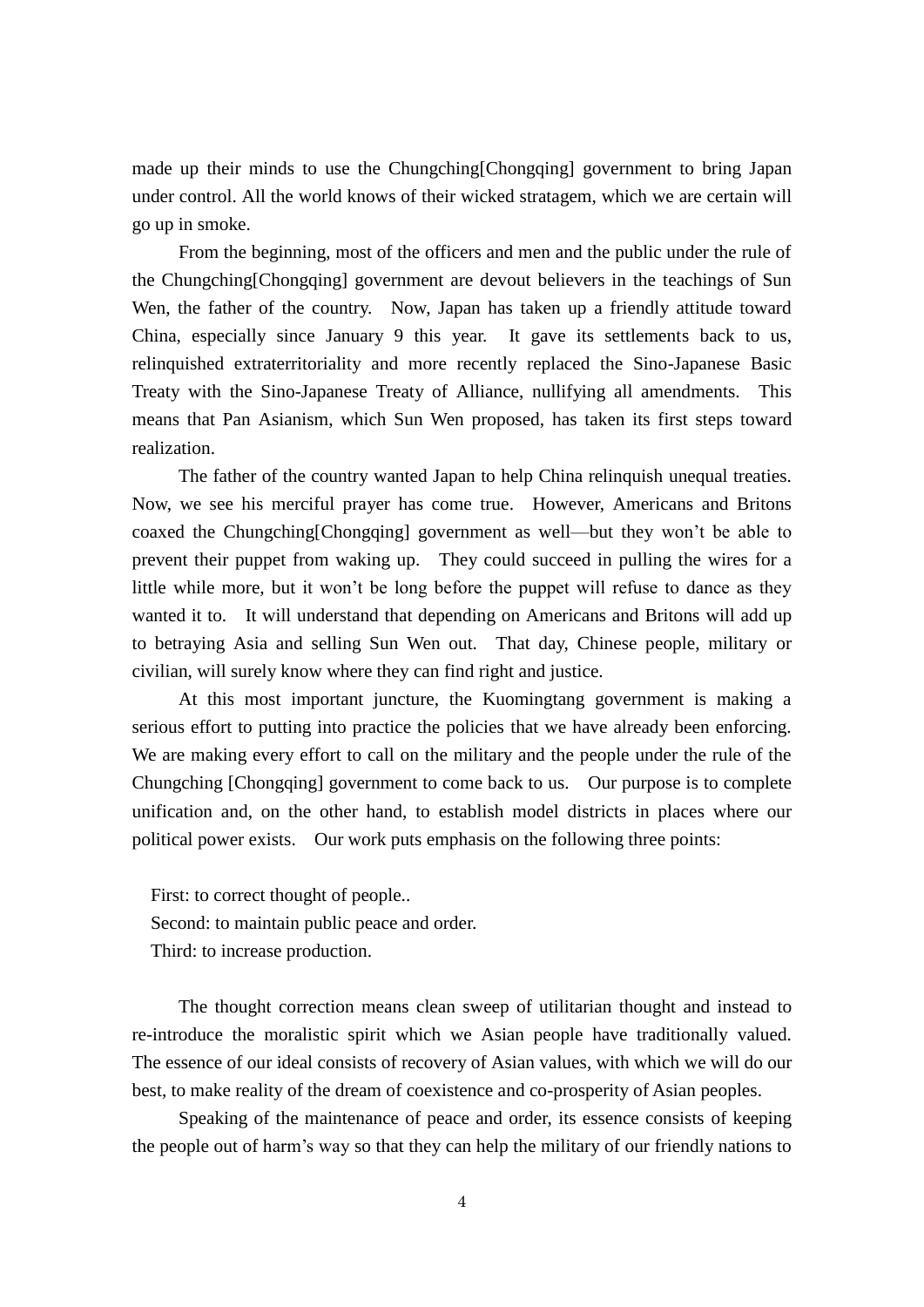prosecute the Greater East Asian War. And it includes sending our soldiers to the front to take our share of responsibility.

In order to increase production, China should work out careful economic and financial plans to become more powerful in all-out war. I said "Increase production," but the phrase also refers to efforts to restriction consumption and the utilization of waste material.

These are the three important points that the Kuomingtang government lays emphasis on with which to contribute to prosecution of the Greater East Asian War. The Kuomingtang government understands that, in today's situation, war and construction are synonyms. Both terms mean we should prepare to share our lot with each other—we are in the same boat—to get together with our comrades and friends in Asian countries. First of all, the business at hand is to drive out our mutual enemy, that is, Americans and Britons, and put a damper over their vicious intentions. Our next business will be, within our Asian community, to take our share of responsibility by making a maximum effort to establish the Greater East Asia Co-Prosperity Sphere with daring and indomitable spirit.

As for the Greater East Asian War, all we want is victory. When it comes to the establishment of the Greater East Asia Co-Prosperity Sphere, we hope for nothing but co-prosperity.

To put it concretely, each of the Asian nations is required to love themselves and their neighboring nations and the whole of Asia. We Chinese people made a motto of reviving the Chinese race and protection of Asia. It is only when China has become an independent and autonomous country that it will have the ability to take our share of the responsibility to protect Asia and, not until Asia becomes stabilized will China's independence and autonomy be guaranteed.

This is why we feel it necessary to do everything, each of us, we can to make our own country a independent and autonomous one strong enough to contribute to the prosperity of Asia. Since every Asian country has a unique quality of its own, it has the responsibility and the right to develop its individuality. Thus, we must secure the independence and autonomy of each Asian country, respecting each other's independence and autonomy. It is incumbent on all Asian countries, because they have an idealistic purpose in common, to unite ourselves, sparing no labor to achieve our common aim, that is, coexistence and co-prosperity of Asian countries.

Japan is an advanced country, in the lead of Asia, which is gloriously known all over the world as an independent and autonomous power. Recently it has vigorously labored for the achievement of such an aim for all of Asia. I wish Japan would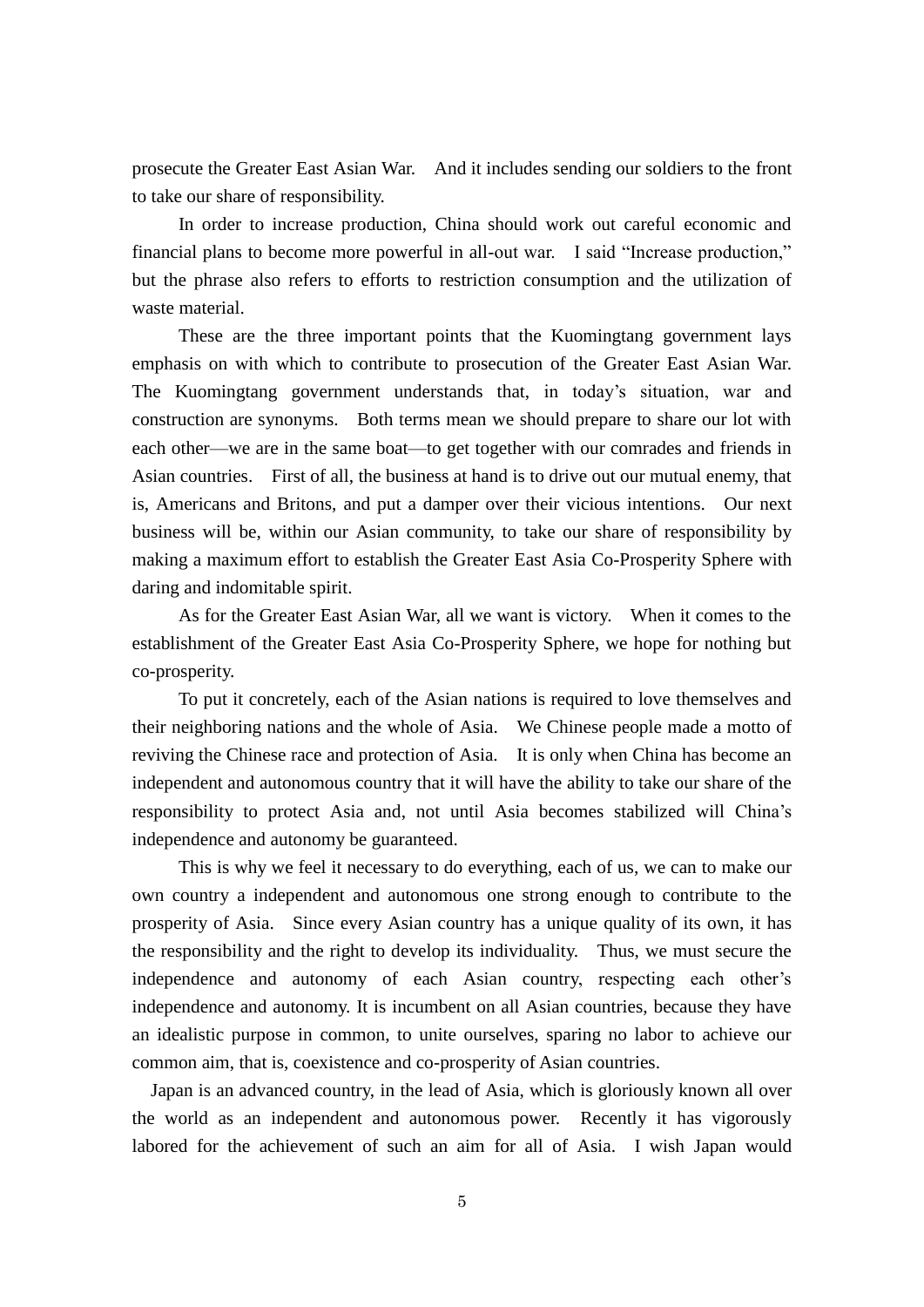advance it a step forward and make still more efforts for our common dream. After we have won political independence and autonomy, I believe it is fairly easy to attain mutual purpose, as long as we follow the same diplomatic policy and band ourselves against a common enemy in war.

Let's consider the cultural aspect. We cannot help but take our hat off to Japan for achieving three important results. Firstly, Japan, as an advanced country, has based its development on its traditional culture. Secondly, Japan has paid respect to Asian culture and helped to raise its value. Lastly, Japan has spared no labor to absorb culture from all over the world. I believe newly-risen countries in Asia will follow Japan's steps in order to continue forward, together.

We Chinese are sure that what is most important is the revival of culture, for which we should do our best. The fusion and creation of culture is a key factor to encourage nations to be friendly with each other and to have them band closely together. Take Indians and Chinese, for instance. China introduced Buddhism from India, and it is through religion that both countries have communicated and exchanged thoughts. Within the cultural history of Asia, this can be said to be a distinguished example of international exchange.

As for economic problems, we Asian countries should base our mutual relations on the principle of reciprocity. Why not think of some way or another to help one another and make up for what other countries lack? In this manner, we promote our common interests.

For one thing, China produces a lot of cotton, which neighboring countries are eager to import, while the South Pacific Islands produce "gasoline" and "gum" and "rubber," which could be exported to their neighbors.

If only we assume a point of view of interdependence, then all of our economic problems can be solved.

The United States and the British Empire have adopted policies to sweat Asian people and to pit Asian countries against one another. Now is the time to put an end to their unjust and wicked policies and to create a new, humane world where right will prevail.

If we bring into effect what I have just said, it is certain that each Asian country will be able to promote the public good to the extent that we can rest assured that we Asian people are enjoying cooperative co-prosperity. Moreover, no doubt it would lay the foundation of eternal world peace. Such glory being well within our reach, we, Asian nations, must ensure that this comes true if only we go ahead hand-in-hand.

Before closing my speech, I have something to add. In some parts of Asia under